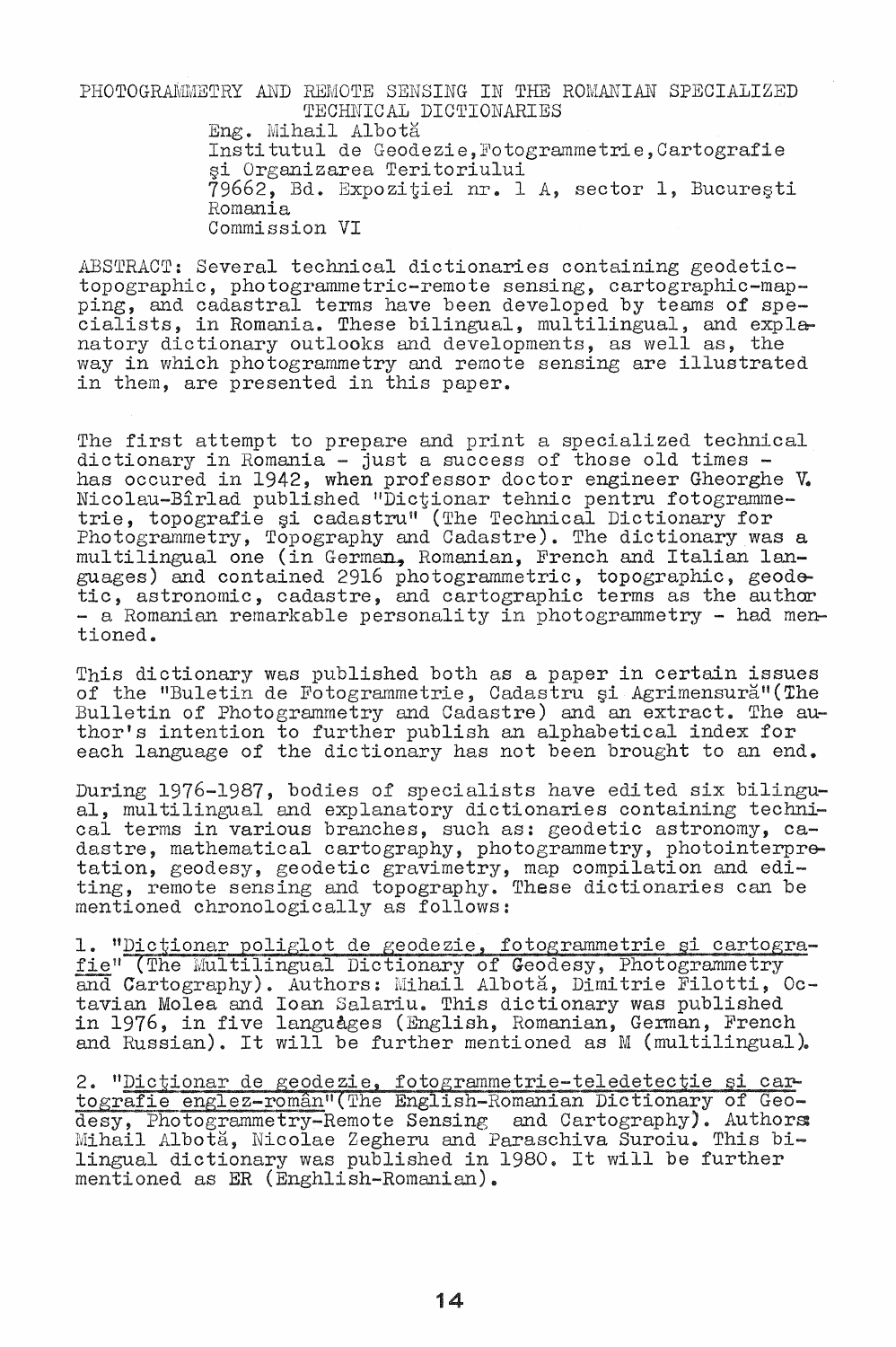3. "Dictionar de geodezie, fotogrammetrie-teledetectie si cartografie german-român" (The German-Romanian Dictionary of Geodesy, Photogrammetry-Remote Sensing and Cartography). Authors: Gherasim Marton, Dimitrie Filotti and Dumitru Ghitau. This bilingual dictionary was published in 1980. It will be further mentioned as GR (German-Romanian).

4. "Dictionar de geodezie, topografie, fotogrammetrie si cartografie" (The Dictionary of Geodesy, Topography, Photogrammetry and Cartography). Authors: Mihail Albota, Mircea Atudorei, Anton Năstase, Mircea Neamtu, Eugeniu Ulea and Nicolae Zegheru. This explanatory dictionary is edited and is to be published in 1988. It will be further mentioned as E (explanatory).

5. "Dictionar de geodezie, fotogrammetrie-teledetecție și cartografie român-german" (The Romanian-German Dictionary of Geodesy, Photogrammetry-Remote Sensing and Cartography). The same authors as for GR. This bilingual dictionary is edited, handed over to the Publishing House and is to be published in 1988.It will be further mentioned as RG (Romanian-German).

6. "Dictionar de geodezie, fotogrammetrie-teledetectie si cartografie român-englez" (The Romanian-English Dictionary of Geodesy, Photogrammetry-Remote Sensing and Cartography). The same authors as for ER. This dictionary undergoes its last editing stage and it may be published in 1989. It will be further mentioned as RE (Romanian-English).

In short, a multilingual dictionary, four bilingual dictionaries and an explanatory dictionary are on the carpet in this paper. Specialists working in educational, scientific researching and technological engineering institutes have edited in cooperation all the above mentioned dictionaries. Just a mention on our specialists intention for editing other bilingual dictionaries, such as: French-Romanian, Romanian-French, Russian-Romanian and Romanian-Russian.

Some data related to these dictionaries and their contents are presented synthetically in Table 1.

All the authors of the above mentioned dictionaries have jud-<br>ged it right to introduce besides the proper specialized technical terms corresponding to the fields of activity mentioned in Table 1, some other terms of the fields of activity kindred to geodesy, such as: photography, geography, hydrology, meteorology, building, geophysics, magnetism a.s.o., as well as,the basic terms from: mathematics, physics, automatics, computing technics, electronics, a.s.o. This requirement has been accomplished in the bilingual dictionaries at a great extent as against the multilingual one.

A large documentary material consisting of: bilingual and multilingual specialized technical dictionaries, treatises, maoffingaal specialized committed aroutenation, creatises, makingaal scientific meetings, and papers published in different specialized periodicals , as well as, available indices of terms and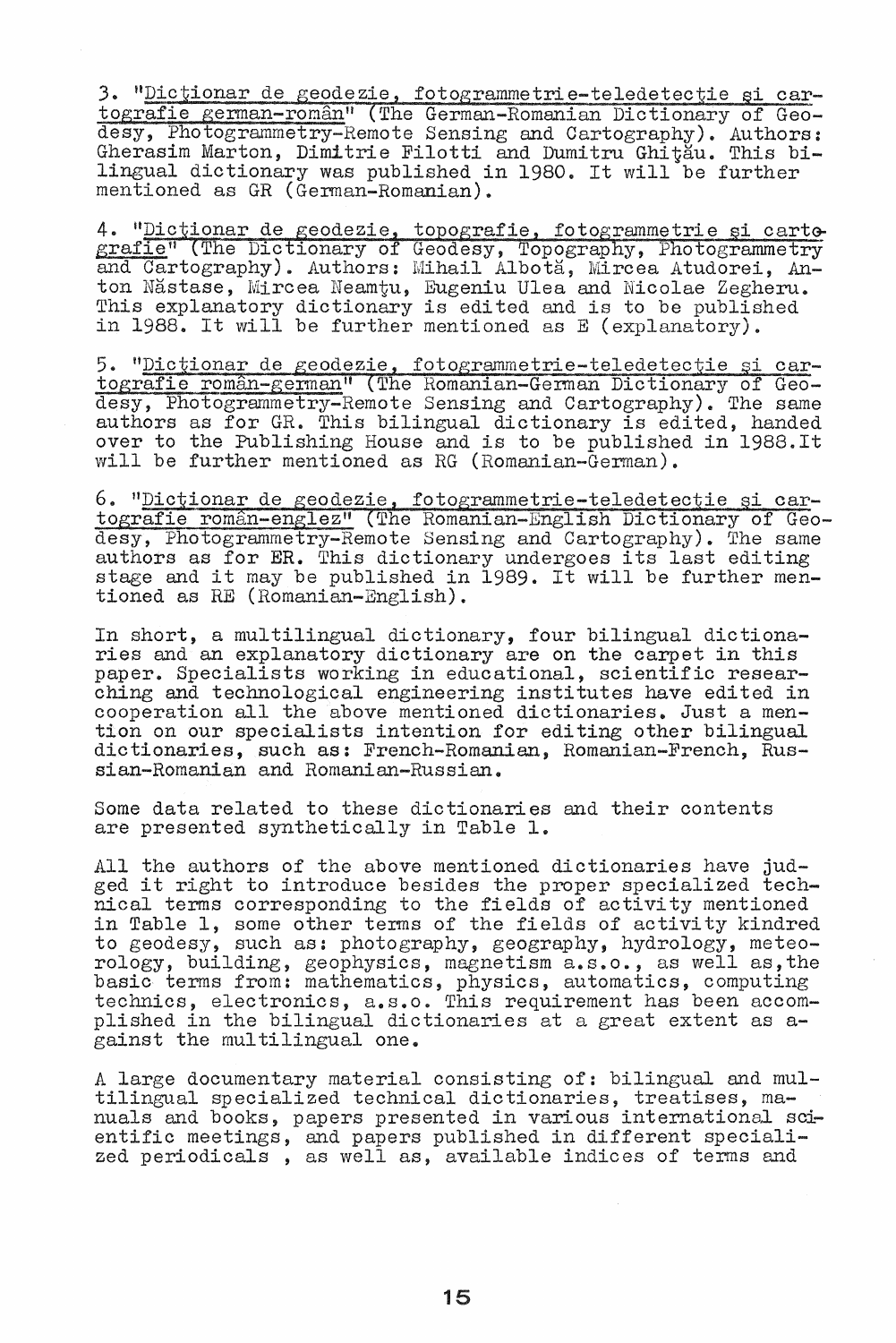definitions given in some works were all used to establish the corresponding terms in the above mentioned dictionaries. It is worthy of noting the method used to edit these dictionaries, that is, the proper corresponding terms were preserved not a mere translation from one language into the other one was made, after a thorough selection depending on their importance and frequency in the specialized technical literature considering the large general basic stock of the above mentioned fields of activity.

> Table  $\mathbf{1}$

| The Specialized Technical Romanian Dictionaries |  |  |  |  |  |
|-------------------------------------------------|--|--|--|--|--|
|-------------------------------------------------|--|--|--|--|--|

|                             |                                                      |                                     | Number of terms |                                      |                                |                                                                                                            |                                                                                                                                              |              |  |
|-----------------------------|------------------------------------------------------|-------------------------------------|-----------------|--------------------------------------|--------------------------------|------------------------------------------------------------------------------------------------------------|----------------------------------------------------------------------------------------------------------------------------------------------|--------------|--|
|                             |                                                      |                                     |                 | Fields of activity                   |                                |                                                                                                            |                                                                                                                                              |              |  |
| tionary<br>Dic <sup>.</sup> | onary<br>$\frac{4}{5}$<br>ታ ታ<br>$\wp$<br><b>Pri</b> | mo<br>publicati<br>$\sigma$<br>Tear | Total           | Geodesy, astronomy<br>and gravimetry | and<br>Topography<br>topometry | go<br>ensing<br>tati<br>Photogrammetry<br>photointerpre<br>$\omega$<br>Φ<br>45<br>remo <sup>-</sup><br>and | map<br>and<br>norn<br>Aqde.<br>ದಿ೦<br>$\omega$<br>A<br>H<br><b>50H</b><br>٠H<br>42<br>O<br>$-1$<br>omp:<br>edi<br>Cart <sub>o</sub><br>comp: | adastre<br>Ö |  |
| $\mathbb M$                 | multilingual                                         | 1976                                | 751<br>4        | 490<br>ı                             | 630<br>$\mathbf{I}$            | 680<br>$\mathbf{I}$                                                                                        | 590                                                                                                                                          | 160          |  |
| ER                          | bilingual                                            | 1980                                | 26<br>200       | 160<br>3                             | 520<br>$\overline{2}$          | 250<br>$\overline{7}$                                                                                      | 650<br>3                                                                                                                                     | 290          |  |
| GR                          | bilingual                                            | 1980                                | 27<br>000       | 800<br>5                             | 900<br>3                       | 980<br>4                                                                                                   | 530<br>5                                                                                                                                     | 720          |  |
| $\rm E$                     | explanatory                                          | 1988                                | 779<br>1        | 334                                  | 473                            | 571                                                                                                        | 343                                                                                                                                          | 58           |  |
| $_{\rm RG}$                 | bilingual                                            | 1988                                | 600<br>28       | 950<br>5                             | 970<br>3                       | 100<br>5                                                                                                   | 480<br>5                                                                                                                                     | 800          |  |
| RE                          | bilingual                                            |                                     | 000<br>30       | 500<br>4                             | 500<br>3                       | 500<br>8                                                                                                   | 000<br>5                                                                                                                                     | 500          |  |

Proposals and recommandations for terminology made by both various international scientific associations and societies, such as: The International Union of Geodesy and Geophysics, The International Federation of Surveyors, The International Society<br>of Photogrammetry and Remote Sensing, The International Association of Cartography and The Romanian Committee of Photogrammetry and Remote Sensing were taken into account, when a dictionary edition was envisaged. As regards the Romanian terms, they have been considered The Standards of Terminology and Symbols for geodesy, topography, photogrammetry and cartography and the spelling rules of the Spelling Modern Romanian Language Dictionary edited by The Academy of the Socialist Republic of Romania.

In the last time, in Romania, there is a particular concern for scientific and technical publications, among which we can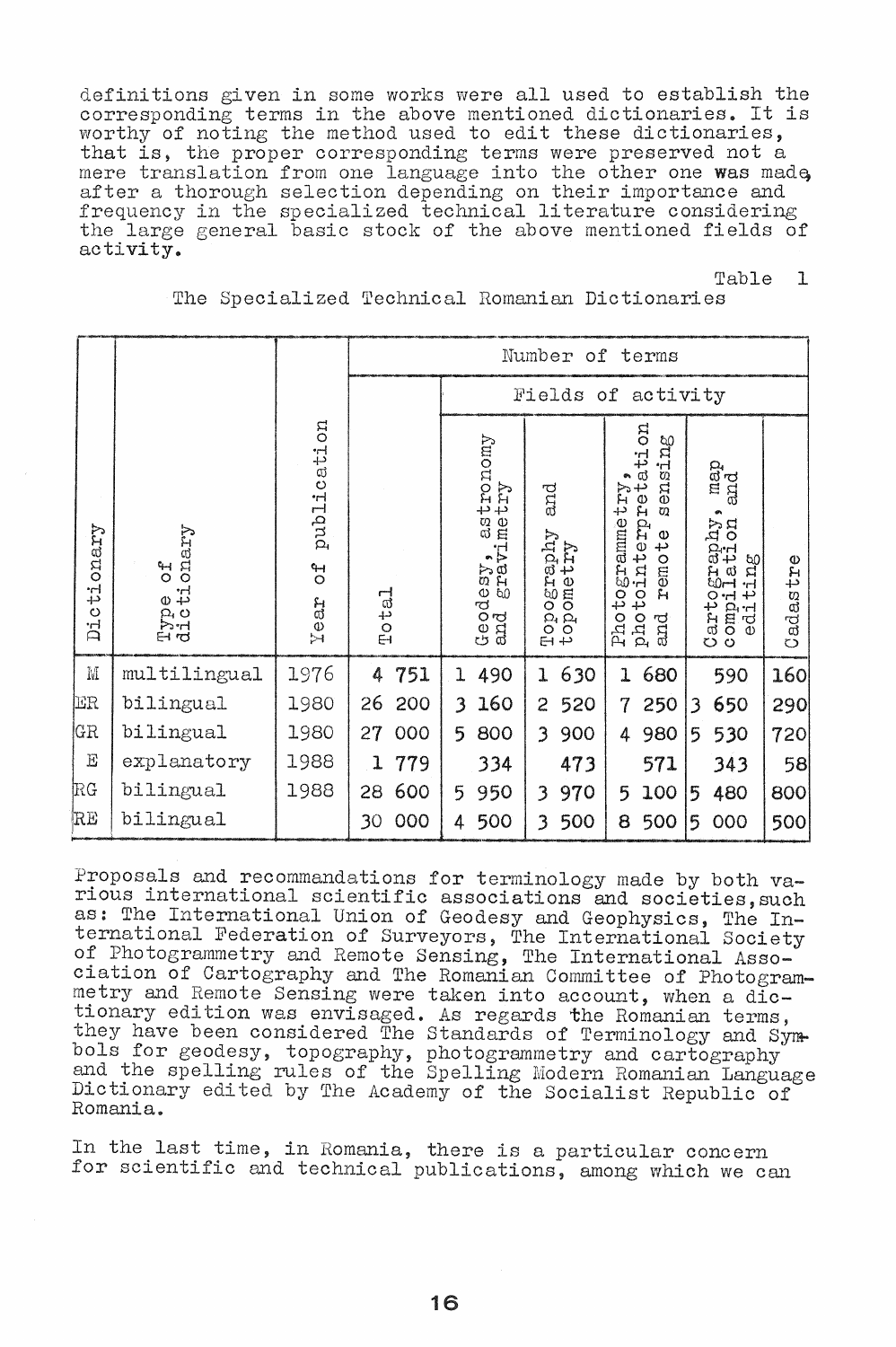mention "Manuals of Engineers" for various scientific and technical branches, "The Manual of the Geodetic Engineer" (1973-1974, 3 volumes containing 2150 pages) being one of the first published manuals followed by three types of various multilingual, bilingual and explanatory dictionaries; those listed in Table 1 are some of them.

M dictionary was presented to the XIII<sup>th</sup> Congress of The Intermational Society of Photogrammetry (Helsinki, 1976). The English language was the basic language, which together with the other four ones are presented alphabetically as "groups" in the other four ones are presented arphabetrcarry as groups in phabetical indices for the other languages which connect them to the first part, using some order numbers. Thus, the multilingual dictionary is equivalent to twenty bilingual dictionaringual dictromary is equivalent to twenty billingual dictromateurs. lized fields of activity for the basic geodetic terms. Just one more mention, the specialized terms represent 75 per cent of the whole number, and photogrammetric photointerpretation and remote sensing terms represent 30 per cent of the whole specialized terms.

The bilingual dictionaries are large works, which terms a ranging from about  $26,000$  (ER) and  $30,000$  (RE). As we have known, the bilingual dictionaries for geodesy, photogrammetry and cartography published till now in the other foreign cdhtries have not contained more than 11,000 terms. Data listed in Table 1 are for terms of the basic language; values are just informative, because the fields of activity could be subjectively established, each term having 1-3 principal fields of activity, in which it is used. Values for RE are approximate because the dictionary is only in an editing stage.

Although a correlation in editing the two groups, namely ER and RE, GR and RG dictionaries, does not exist, and their terms vary, the photogrammetric, photointerpretation and remote sensing terms as against the total number of the sp ecialized terms represent about  $24$  per cent  $(RG)$  and  $43$  per cent  $(RR)$ , the latter ranging from  $64$  per cent  $(RR)$  to  $77$  per cent  $(RE)$  of the een ranging from 54 per cent (an) to  $\eta$  per cent (ha) or the sall terms contained by the dictionary. On the face of things, there is an impression that terms belonging to kindred and basic braches are in a more great number, but as a matter of fact, their branches have been strictly established considering the proper specialized terms, depending on their importance and frequency in the specialized literature and the present-day activity.

E dictionary, containing fewer terms, is, in fact, an encyclo-<br>paedic one; sketches and photographs are included for an illuspactive purpose. There are just proper specialized technical<br>terms from the same branches and it contains: methods, instru-<br>ments and their constituent parts, products and materials, inments and their constituent parts, products and materials, in-<br>stitutes and organizations,national and international personalities, periodicals, a.s.o. Terms used in photogrammetry, photointerpretation and remote sensing represent 32 per cent from the whole number to be found in the disctionary.